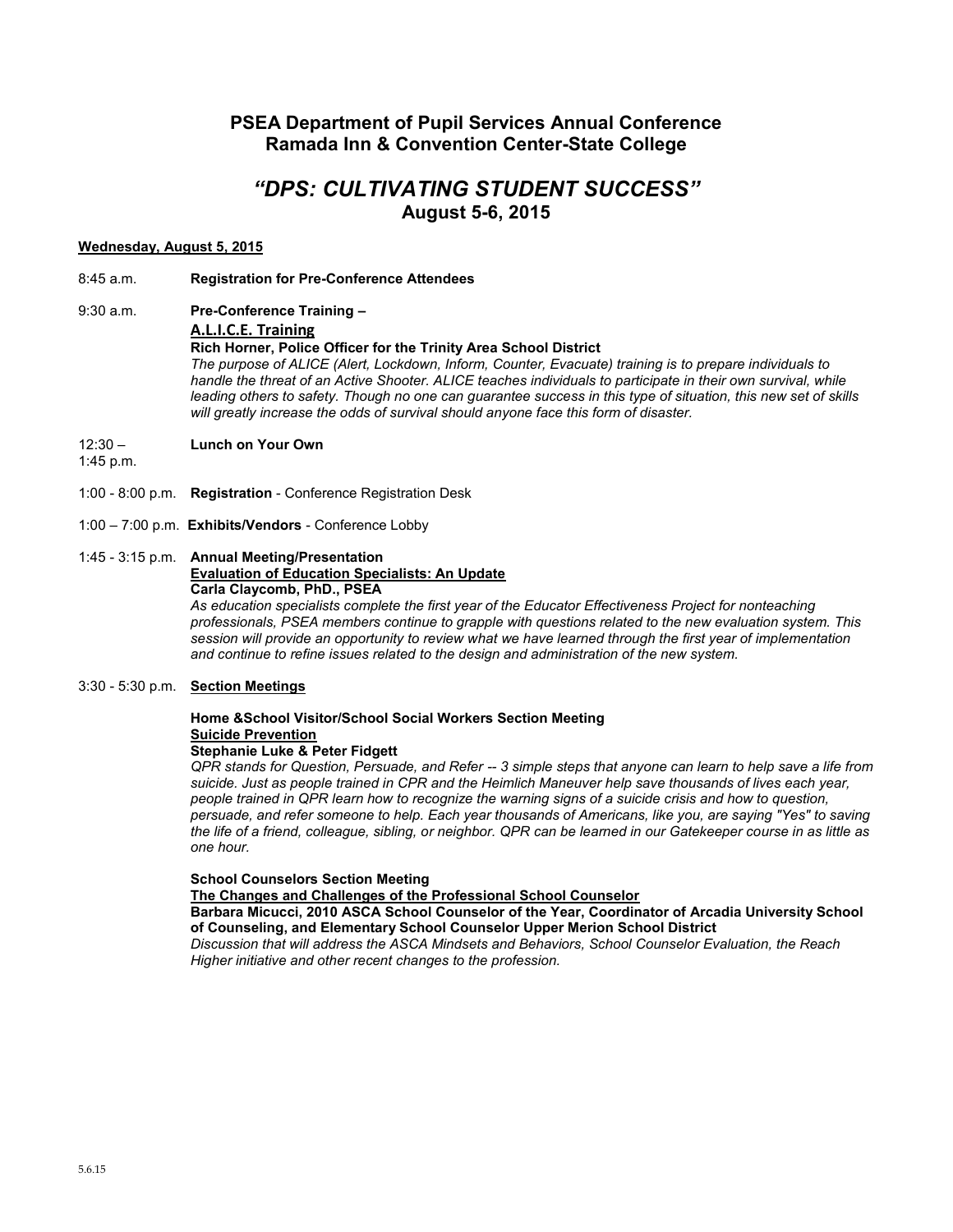#### **School Dental Hygienist Section Meeting Let's Face It: The Dental and Medical complications of Mouth Breathing Jane Balavage, RDH**

*This course will focus on Orafacial myofuntional therapy that may be effective in managing symptoms and providing solutions associated with ailments such as, sleep apnea, poor digestion, headaches, periodontal disease, and Temporal Mandibular Joint Dysfunction. The technique of myofunctional therapy re-patterns the oral and facial muscles to promote proper tongue position, improves breathing and oxygen levels, and aides in correct chewing and swallowing. Proper head and neck postures will also be addressed. This course will also focus on oxygen levels in children and adults to attain total body health and brain development. Increasing oxygen levels rebuild and reboot the cells throughout the body and brain.* 

# **School Nurses Section Meeting Update on School Health Information**

# **Beth Anne Bahn, Director, Division of School Health, PA Department of Health**

*Beth Anne Bahn will review the status of school health programs in Pennsylvania, including program requirements for the coming year. The review will be instructive, informative, and vital to the smooth operation of school health programs operated by the public schools.* 

### **School Psychologists Section Meeting**

**Ginny Kelbish, School Psychologist Section President** 

*Open discussion to compare the use of school psychologist evaluation tool in the districts represented. We will also discuss topics and concerns from the group related to school psychology.*

# **Selective Mutism in the Schools: Addressing the needs of the student and the staff who serve them**

*Working as a team with the parent, teacher, guidance counselor, and community professionals*

# 5:45 - 7:15 p.m. **Dinner Options**

- On Your Own; *or*
- Pre-Registered DPS Dinner
- **School Dental Hygienists with Beth Anne Bahn PJ Harrigan's Bar and Grill** *Update the CSDH in conjunction to the PA school system utilizing the CSDH Rubric Assessment, the SHAARS Reimbursement System, and any PA school law changes.*

# 7:15 - 7:45 p.m. **Conference Opening – Greetings from PSEA Officer**

# 7:45 - 9:15 p.m. **General Session**

**Erasing the Stigma**

# **Carl Antisell and Jackie Ricciardi**

*Through personal narratives and educational information, Minding Your Mind speakers Carl Antisell and Jackie Ricciardi discuss mental health and the stigma which surrounds those with mental health issues. Carl Antisell addresses his use of addictive substances from a very young age to relieve his ongoing anxiety and depression. Jackie Ricciardi shares her experience of trying to make everyone believe that her life was perfect on the outside, while inside she was secretly falling apart due to her battle with depression, anxiety and self*harm. Together, Jackie and Carl provide valuable insight into the challenges mental health issues present and *the many ways to overcome those obstacles. Topics addressed include stigma reduction, anxiety, depression, substance abuse, self-harm, bullying and positive coping mechanisms.*

# 9:30 -10:45 p.m. **Social – Popcorn/snacks and BUNCO!**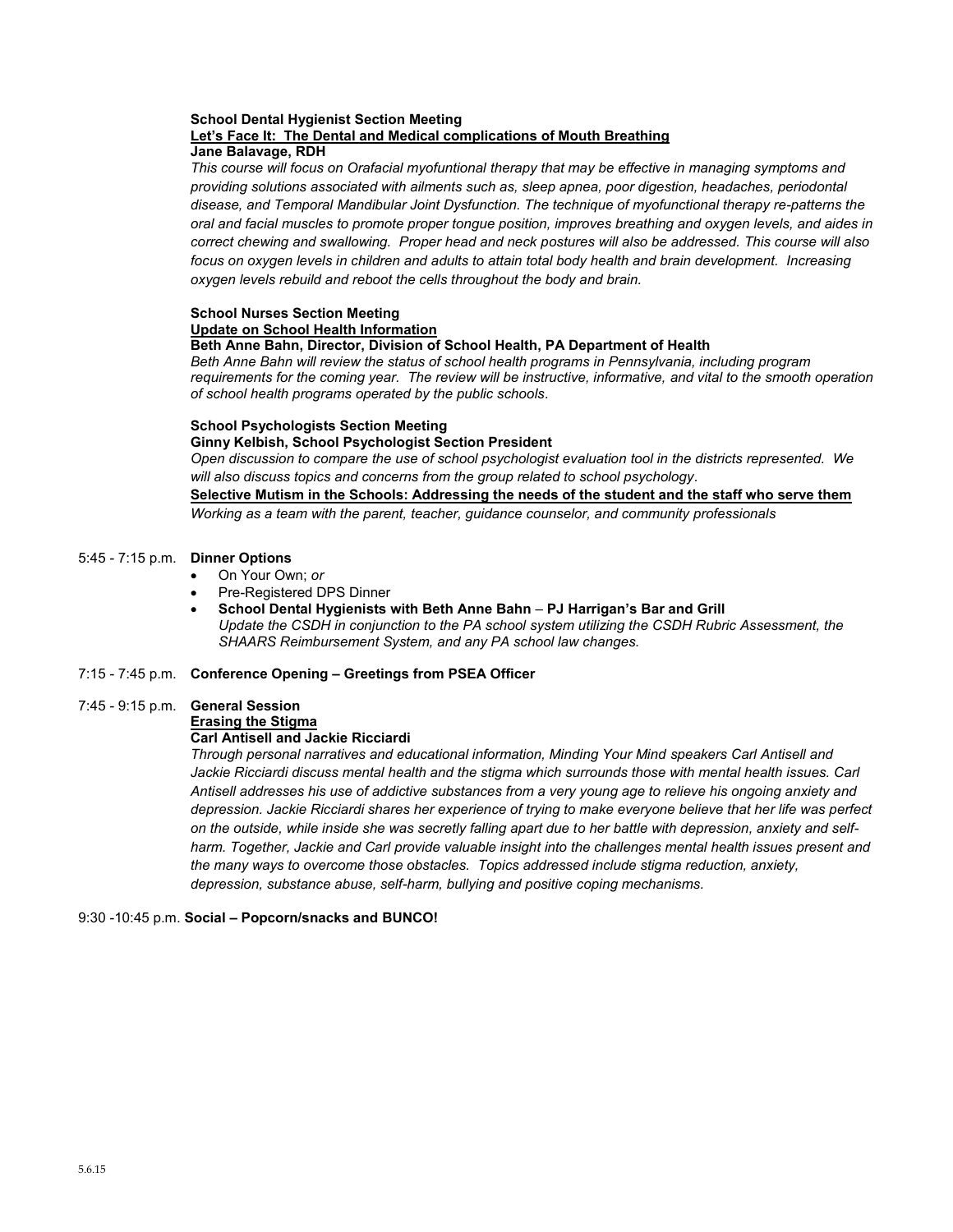## **Thursday, August 6, 2015**

7:30 - 8:15 a.m. **Registration/Continental Breakfast**

## 8:15 - 9:45 a.m. **General Session**

#### **Navigating Stormy Seas: Serving LGBTQA Youth in Underserved Areas Mary Jo Podgurski, RNC, EdD, Director, The Washington Health System Teen Outreach** *This interactive workshop will explore innovative ways to provide services to LGBTQA youth in underserved areas. The presenter co-founded the first GSA (Gay Straight Alliance) in her county in 2005. Her Teen Outreach's educational drama group, the Real Talk Performers, will present with her and perform original plays on the topic.*

### 9:45 - 10:00 a.m. **Break**

# 10:00 a.m. **General Session Legal Update for DPS Members Leslie Collins, Esquire, PSEA Staff Attorney**

*The speaker will provide updates from the legal universe that may impact DPS members in Pennsylvania. The presentation will also include a review of judicial and administrative decisions including regulatory and statutory changes.*

11:30 a.m. – **Lunch**

1:00 p.m.

# 1:15 - 2:45 p.m. **Breakout Sessions I**

# A. **Dating Violence – It Can Happen to Anyone**

# **Dr. Gary Cuccia**

*Sixteen-year-old Demi Brae Cuccia was your typical teenager. She adored her family and friends and was a popular cheerleader in her high school. Having never been in a serious relationship before, she was unaware that some of her boyfriend's behaviors were not healthy. She thought he was just a little too jealous, a little too possessive, and a little too controlling. He had even tried to convince her to quit the cheerleading squad, but this didn't seem life-threatening. Demi didn't comprehend the lethal situation in which she was entangled. Demi's father hopes that his daughter's story will help others before they are in too deep.*

## **B. Chronic Inflammation & Depression**

#### **Jane Balavage, RDH**

*This course will discuss how our bodies are affected by chronic inflammation and infection. When prolonged, it can prompt fatigue, melancholy, headaches, dizziness and visual disturbances. Stress, dental caries, periodontal disease, diabetes, obesity are all contributors of chronic inflammation. Let us Prevent Inflammation and Chase the Blues Away.*

# **C. Eating Disorders**

## **Wendy Cramer, MEd and Sarah Bertin, RD**

*Participants will learn the signs and symptoms of anorexia, bulimia and binge eating disorder as well as understand the psychological issues underlying the eating disorder and identify the risk factors for developing an eating disorder. Finally, participants will explore both positive and negative ways to approach someone with an eating disorder*

### **D. Crisis Response in Our Schools**

# **Bradley W. Orsini, Special Agent, Federal Bureau of Investigation**

*A crisis can be described as an unpredicted and traumatic event that is overwhelming for those who experience it. Schools today need to be prepared for a crisis situation with crisis management now becoming a responsibility for all educators. This presenter will share the critical incidents that have taken place in our schools (PA specific and firsthand experience) along with the crisis response and lessons learned.*

#### 2:45 - 3:00 p.m. **Break**